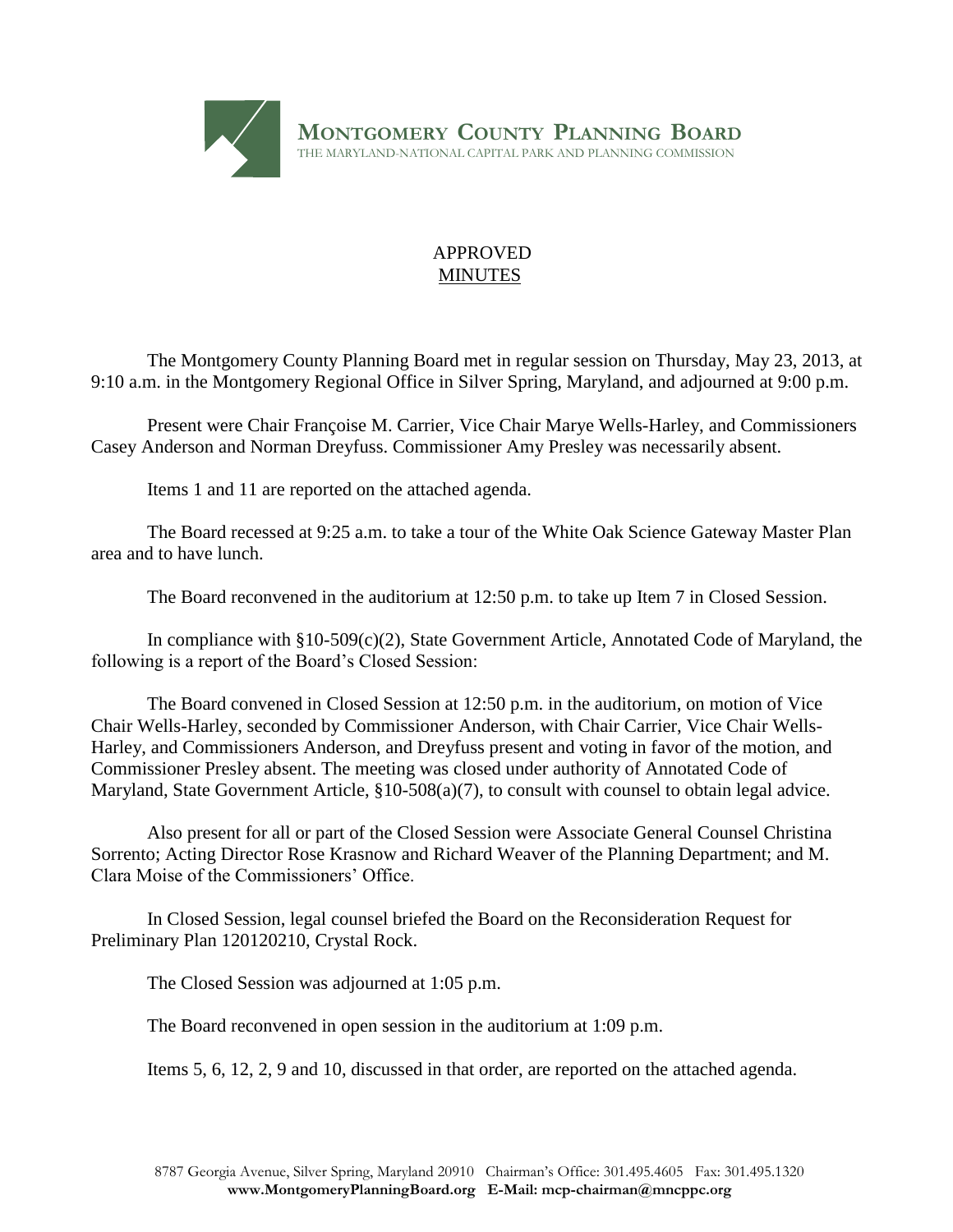## MCPB, 5-23-13, APPROVED

The Board recessed for dinner at 4:52 p.m. and reconvened in the auditorium at 6:41 p.m. to receive testimony during the Public Hearing for the White Oak Science Gateway Master Plan, Item 8 of the Planning Board agenda, which is reported on the attached agenda.

Commissioner Dreyfuss was absent for the evening session.

There being no further business, the meeting was adjourned at 9:00 p.m. The next regular meeting of the Planning Board will be held Thursday, May 30, 2013, in the Montgomery Regional Office in Silver Spring, Maryland.

> M. Clara Moise Sr. Technical Writer